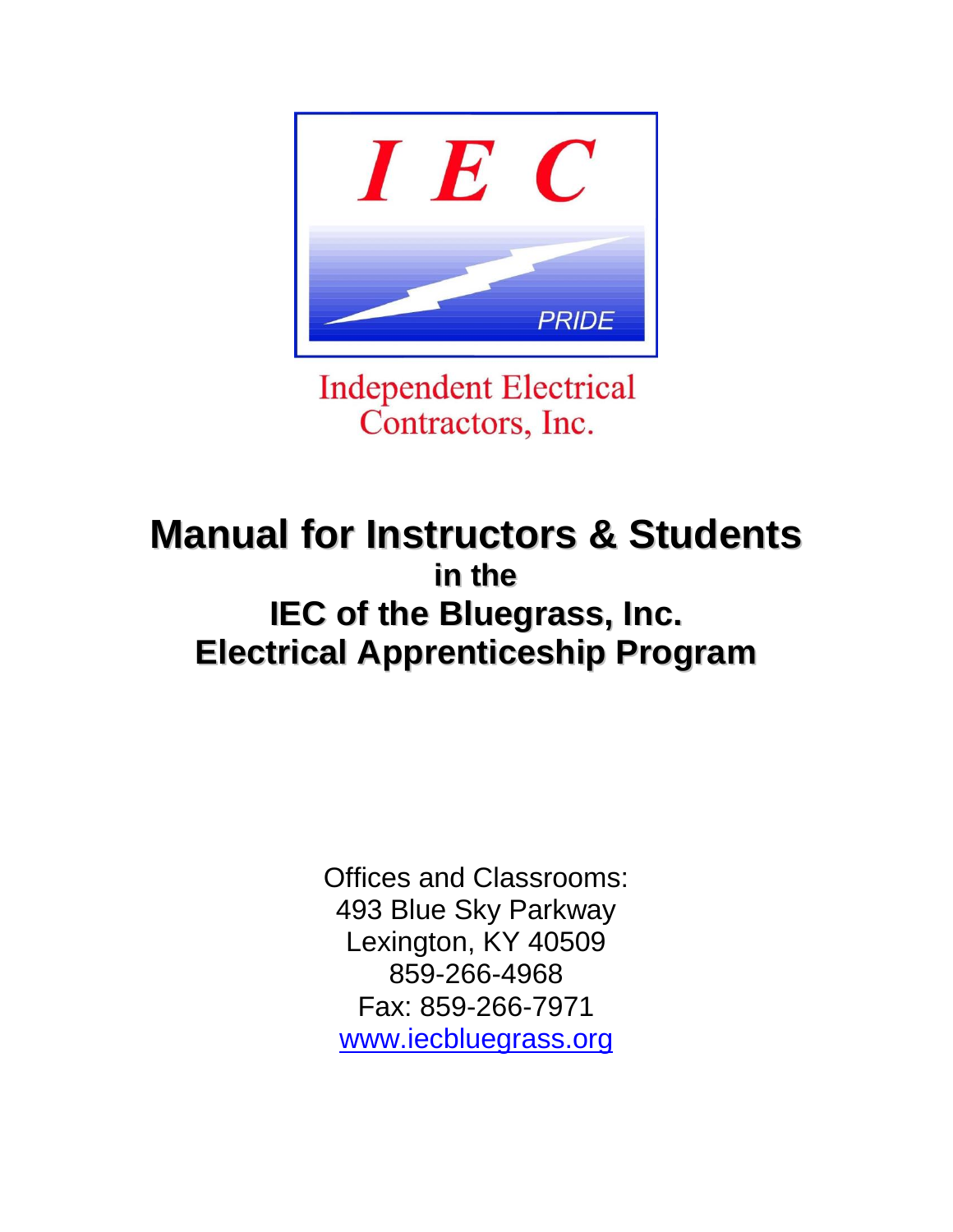# **Table of Contents**

| Succeeding in the Apprenticeship Program<br><b>IEC Apprenticeship Curriculum Student Manual</b>                                                                                                                                                    | 1                                                                                       |
|----------------------------------------------------------------------------------------------------------------------------------------------------------------------------------------------------------------------------------------------------|-----------------------------------------------------------------------------------------|
| General Information about Program<br>Governing Body<br><b>Administrative Staff</b><br>Notice to Applicants                                                                                                                                         | $\overline{c}$<br>$\frac{2}{2}$                                                         |
| <b>Information for Enrolling Students</b><br><b>Admission Requirements</b><br><b>Advanced Placement</b><br>Tuition<br><b>Refund Policy</b><br><b>College Credit Hours</b><br>Withdrawing, Terminating Apprenticeship & Re-Application              | 3<br>$\mathfrak{S}$<br>$\overline{3}$<br>$\overline{\mathbf{4}}$<br>4<br>$\overline{4}$ |
| <b>Classroom Requirements</b><br><b>Facility &amp; Classroom Rules</b><br><b>Rules of Conduct</b><br><b>Disruptive Behavior</b><br>Attendance - Absences & Tardies<br>Make-Ups<br>Curriculum<br><b>Required Textbooks</b><br><b>Grading System</b> | 5<br>5<br>$\,6$<br>$\,6$<br>$\,6$<br>$\,6$<br>6<br>$\overline{7}$                       |
| On the Job Training (OJT Hours)<br>Reporting<br><b>Subject Requirements</b><br><b>Referral System</b><br><b>Employer Responsibilities</b><br><b>Average Apprentice Wages</b><br><b>Employment Policy</b>                                           | 8<br>8<br>$\boldsymbol{9}$<br>$\boldsymbol{9}$<br>9<br>10                               |
| <b>Program Policies</b><br>Harassment Policy - Non Harassment & Sexual Harassment<br><b>No Solicitation Policy</b><br><b>Complaints &amp; Grievances</b>                                                                                           | 11<br>12<br>13                                                                          |
| <b>Website Disclaimer</b>                                                                                                                                                                                                                          | 14                                                                                      |
| Forms to Sign<br><b>Important Information &amp; Conditions</b><br><b>Release Form</b><br><b>IEC Application Registry</b>                                                                                                                           | 15<br>16<br>17                                                                          |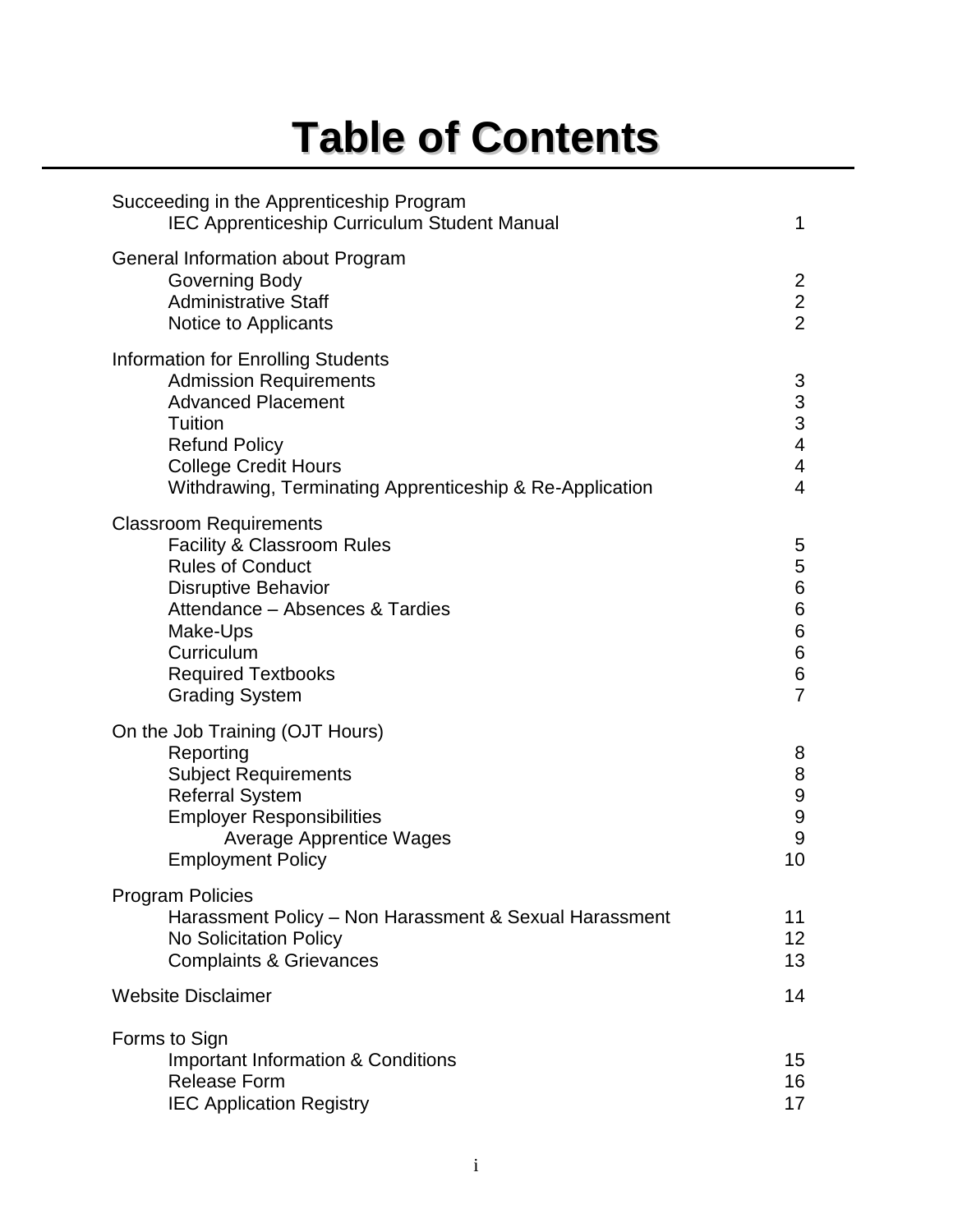### **Succeeding in the IEC Apprenticeship Program**

Some Apprentices do extremely well in the IEC's Apprenticeship Program graduating at the top of their fourth year class while others do not even finish one semester. Why do some Apprentices excel and others fail? There are certainly differences in people, as well as, their personal and family lives when attempting to go through the Apprenticeship Program. However, there are some common factors that contribute to the success of Apprentices completing the Apprenticeship Program and thus becoming Certified Journeyman Electricians.

The reason for being in the Program should be based upon your own desire. The desire and motivation must be clear to become an outstanding electrician. It takes dedication and a willingness to make sacrifices so that you can attend class, study, ask questions while at work and be patient as you are slowly taught new skills on the job. In addition, it takes four years to learn all the skills, so do not expect to be shown all the different areas of work right away.

Next, you must take responsibility for your own training, both in the classroom and on the job site. You cannot just attend class and assume you will learn the information. You must study, ask questions and apply what you are learning in the class to the job site. If you do not understand the material or information the instructor is trying to convey to you, then it is your responsibility to ask them to explain it to you. Likewise, you must do more than just show up to the job site. Let your supervisor know you are in the Apprenticeship Program and you would like to be shown how to do new types of work. You should show initiative by asking questions, getting to the job site early, and closely watching other electricians whom you respect.

**The IEC Apprenticeship Curriculum Student Manual** is a very important tool that if used wisely will greatly enhance your likelihood of successfully completing the Program. Each section within this Manual outlines the objectives for the lesson. Prior to reading the textbooks or doing the written homework for the lesson, it is critical that you read the objectives several times. The objectives should be focused on as you do your reading and written homework. Whenever you come across one of the objectives in the homework, make sure you clearly understand the material associated with the objective. All homework, quizzes and tests (mid-term and final) come from these objectives. You must know the objectives in order to achieve a passing grade.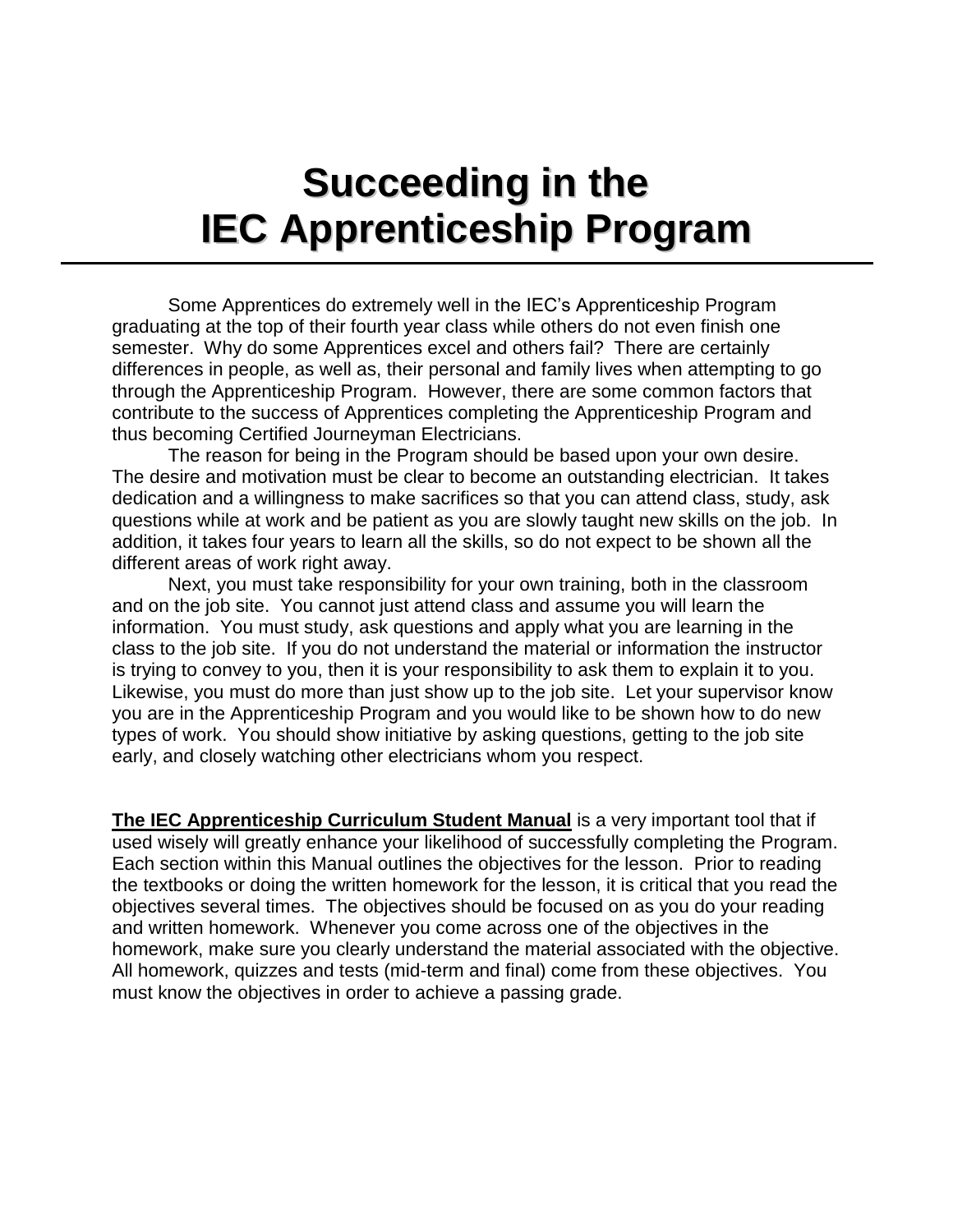### **General Information**

### **Apprenticeship and Education Committee** 1

The IEC Apprenticeship and Education Committee direct the Apprenticeship Program under the guidance of the IEC of the Bluegrass, Inc.'s Board of Directors and are managed in accordance with the Apprenticeship Standards. This statement of policy has been approved by the Department of Labor, Bureau of Apprenticeship and Training and is available in the IEC office. All IEC apprentices/students and employers should have a copy of this standard.

#### **Administrative Staff**

The IEC Administrative Offices keeps track of grades, registration records, attendance, on the job training hours (OJT) and VA benefits. All questions regarding your school records, graduation requirements or other issues should be addressed to:

IEC of the Bluegrass, Inc. 493 Blue Sky Parkway Lexington, KY 40509 859-266-4968 859-266-7971 Fax

Classroom Location:

IEC of the Bluegrass, Inc. Training Center 493 Blue Sky Parkway Lexington, KY 40509

#### **Notice to Applicants – PLEASE READ!**

- 1. IEC serves only as a registry a place where application forms are made available to individual's interest in possible employment with an IEC member – company.
- 2. IEC accepts application forms at its office as a convenience for its members.
- 3. IEC does not make any recommendations regarding any applicant or application.
- 4. The IEC member company is solely responsible for making hiring decisions.
- 5. Applicants must complete the original application and forms. Photocopies are not accepted.
- 6. As IEC offices are business offices, applicants are requested to promptly leave the premises after completing the application process.
- 7. Applications and other forms must be completed at the IEC business office at the time they are presented. Applications and other forms may not be taken from the IEC office.

#### *Please SIGN release at the end of this manual.*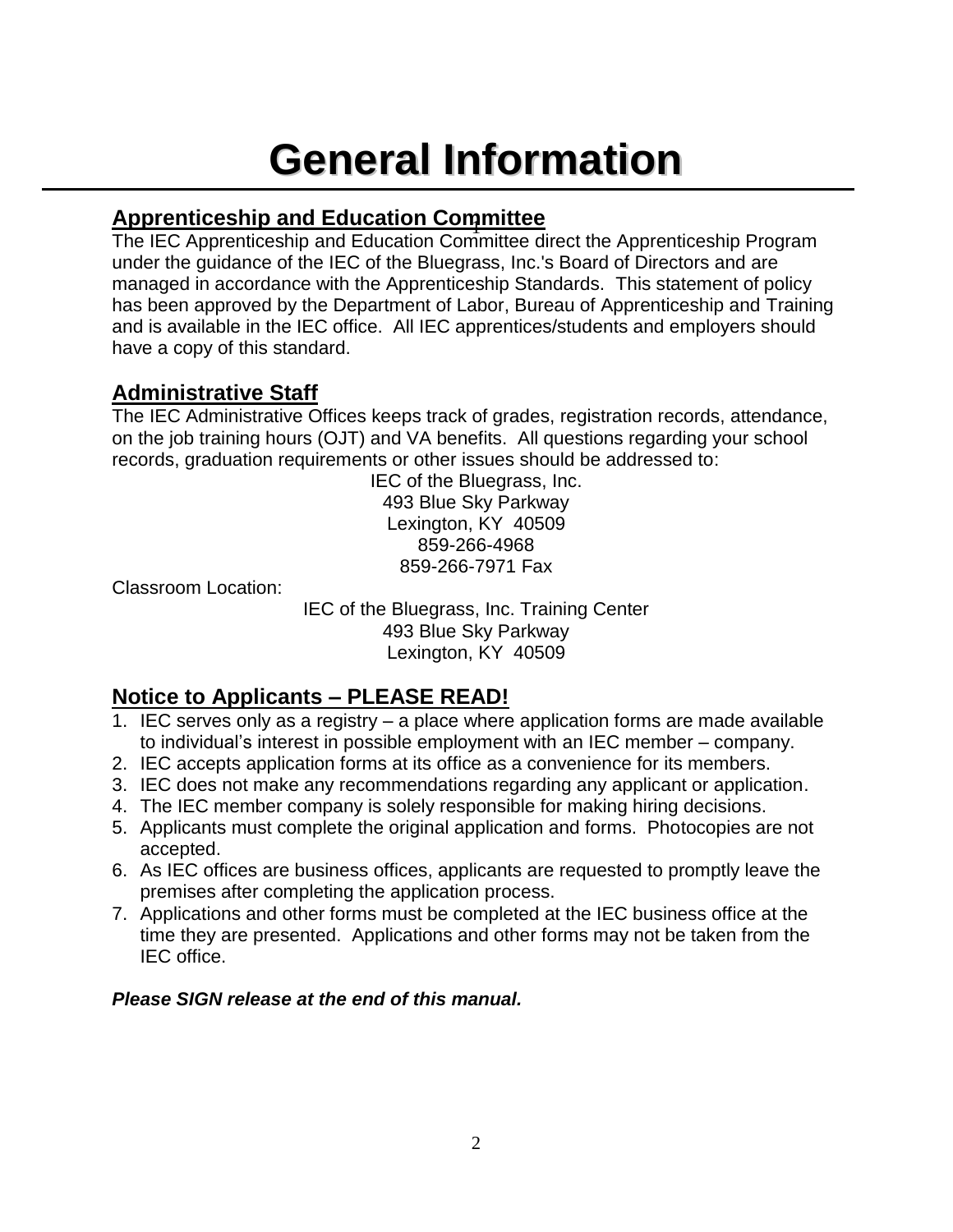### **IEC Apprenticeship Program Admission Information**

#### **Admission Requirements for Enrolling Students**

To apply for the IEC Program you must meet the following criteria:

- Must complete an application
- Be at least 18 years of age
- Must pass the approved IEC of the Bluegrass Entrance Exam
- Provide one (1) form of photo identification
- Physical requirements: Must be able to perform the essential duties of the trade
- All applicants must be able to arrange their own transportation to and from the worksite and to and from the related training location where applicable

#### **Advanced Placement**

All students enter the IEC Program as first year students unless they pass the IEC Advanced Placement Exam. These exams allow students to "test into" the second year Program. If successful in passing the first year bypass exam, the student can "test into" the third year Program. Students who want to take the exam must request it when completing the application process. There is a non refundable \$100.00 advanced placement testing fee that is required for each test.

#### **When Students Become Apprentices**

All applicants that meet the requirements and complete the entire application process shall be enrolled into the IEC Apprenticeship Program, and are considered students. When the student becomes employed by an IEC Contractor Member the student will complete an Apprenticeship Agreement and become registered with the Department of Labor. The student will not be considered an apprentice until the Department of Labor enrollment process has been completed.

#### **Tuition**

All students/apprentices are responsible for the school year tuition. The tuition for IEC member employees is \$1,965.00, nontraditional students (those that are not currently employed by an Electrical Contractor) is \$2,243.00 and non IEC member employees the tuition is \$2,978.00. The first payment of the tuition (\$982.50/\$1,121.50/\$1,489.00) is due 30 days prior to first day of class and 30 days prior to first day of class second semester. 2020-2021 school schedule will be posted on the IEC website, [www.iecbluegrass.org.](http://www.iecbluegrass.org/)

Tuition must be mailed or delivered to the IEC office; tuition will not be collected in class. Students/apprentices who do not pay the tuition by the due dates, will not be allowed to return to class, will not receive grades and will be de-registered with the Apprentice Training Program.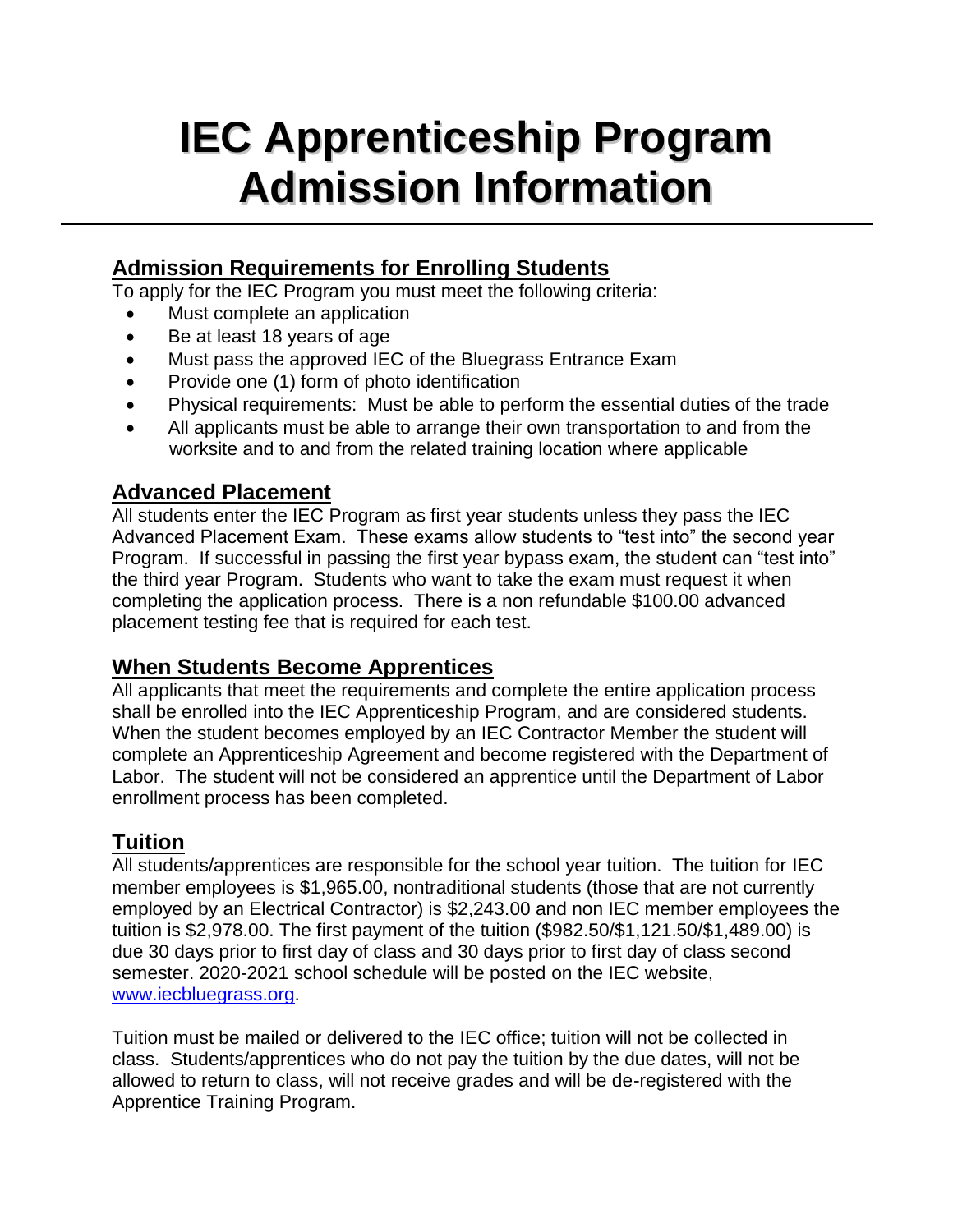#### **Refund Policy**

Any student or registered apprentice having paid their first semester tuition, who elects Any student or registered apprentice naving paid their mst semester tunion, who elects<br>in writing to discontinue the training program prior to the first night of class, will receive a 100% refund on their first semester tuition (minus book fees). Students and registered apprentices who elect in writing to discontinue the training program after the first night of class but prior to the second night of class shall receive a 50% refund on the first semester tuition (minus book fees). Students and registered apprentices who elect in writing to discontinue the training program within 2 hours following the second night of class will receive a 25% refund on their first semester tuition (minus books fees). Students and registered apprentices who in writing elect to discontinue the training program thereafter will not receive any refund on their first semester tuition.

#### **College Credit**

Students may earn up to 37 college credit hours towards an associate's, bachelor's or another degree at colleges and universities that participate in the American Council on Education Recommendation Services (ACE CREDIT) program.

#### **Withdrawing, Terminating Apprenticeship & Re-Application**

Prior to choosing to withdraw, quit work or drop out of the Program you should speak with the IEC Director to discuss your options. It is always good to gather as much information as possible before making an important decision that concerns your career and livelihood. However, if you choose to terminate your Apprenticeship, you should let the IEC Director know you are withdrawing, as well as, why you are withdrawing.

If you are terminated by the IEC for policy violations, withdraw, stop attending class or quit working, the IEC will terminate your Apprenticeship Agreement and de-register you as an electrical Apprentice with the Division of Employment Standards Apprenticeship & Training. You may reapply for the IEC Apprenticeship Program by coming to the office and completing a new application, along with submitting a \$20.00 non refundable application fee. When reapplying, an individual may be required to appear before the Apprenticeship and Education Committee if IEC chooses to terminate the Apprentice from the Program. When returning to the Program an individual may continue with the next year of the Apprenticeship as long as the previous year was completed with a 70% passing grade, and it has been no more than one year since attending the Program. Anyone applying with more than one year absence from the Program will be reviewed on a case by case basis, taking such factors as grades, attendance, OJT evaluations and code cycles into account.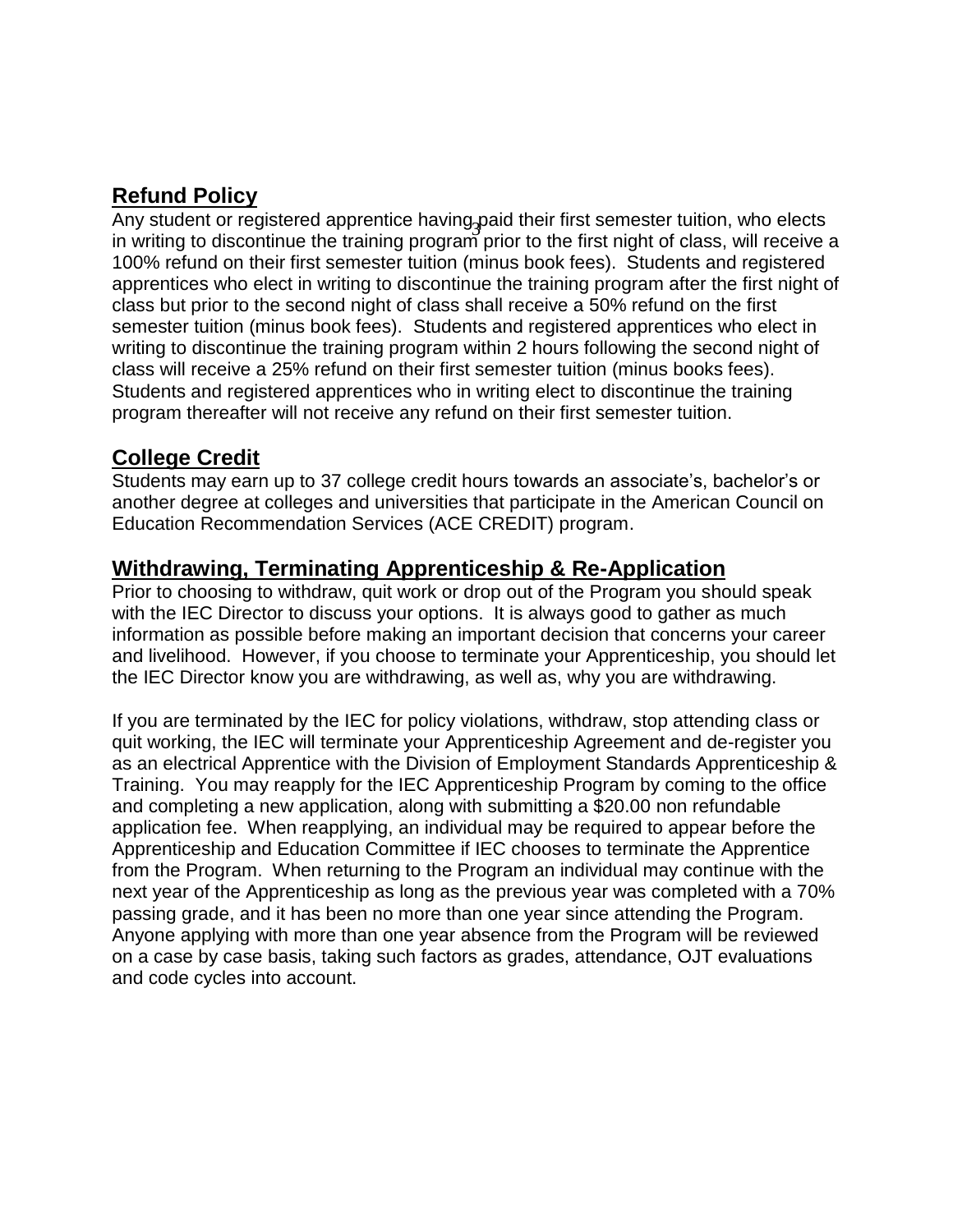# **Classroom Requirements**

#### **Facility and Classroom Rules**

1. No muddy shoes. Please keep an extra pair of shoes in your vehicle. Infraction of this rule will result in fines for cleaning to you and/or your employer.

4

- 2. Do NOT put your feet on tables and chairs. Do not sit or lean on any tables. Do not write or mark on tables or chairs.
- 3. Damaging any property, including, damaging floor, marking on walls and/or equipment may be grounds for fines equal to cleaning and/or replacement of the property and dismissal from the Program.
- 4. No littering on the premises. Snacks and drinks are allowed in the classroom with the exception of any nuts and seeds in the shell. Please throw out all garbage. Failure to throw out garbage brought into the classroom will result in forfeiting this privilege. Breaks will be given at appropriate intervals.
- 5. No tobacco chewing or smoking in the building. Designated smoking area is at the entrance to the Training Center.
- 6. No tank tops, exposed chests or bare feet.
- 7. No drug or alcohol use on the premises or during school hours will be tolerated.
- 8. Cell phones will not be allowed in the classroom.
- 9. No weapons of any kind will be allowed on IEC property.
- 10. Any violent behavior, threats or violent behavior or harm to any individual will result in immediate removal from the premises and dismissal from the Program. Refusal to do so will result in involving law enforcement officials.

The IEC Program was established to train ALL students regardless of race, creed, gender or religion. All students are to be treated equally and with respect.

Failure to abide by the rules and regulations set forth herein by the Apprenticeship and Education Committee of the IEC may result in your dismissal from the Program.

#### **Rules of Conduct**.

Students are expected to conduct themselves professionally and to meet established standards of behavior. Examples of unacceptable behavior include:

- Violation of dress and grooming standards
- Attending classes under the influence of illegal drugs or alcohol
- Possession, use or sale of illegal drugs at class
- Using offensive, foul or abusive language
- Disruptive conduct
- Fighting with or threatening students or non-students
- Harassment of any kind (including sexual harassment)
- Any intentional or negligent act which endangers the safety, health or well being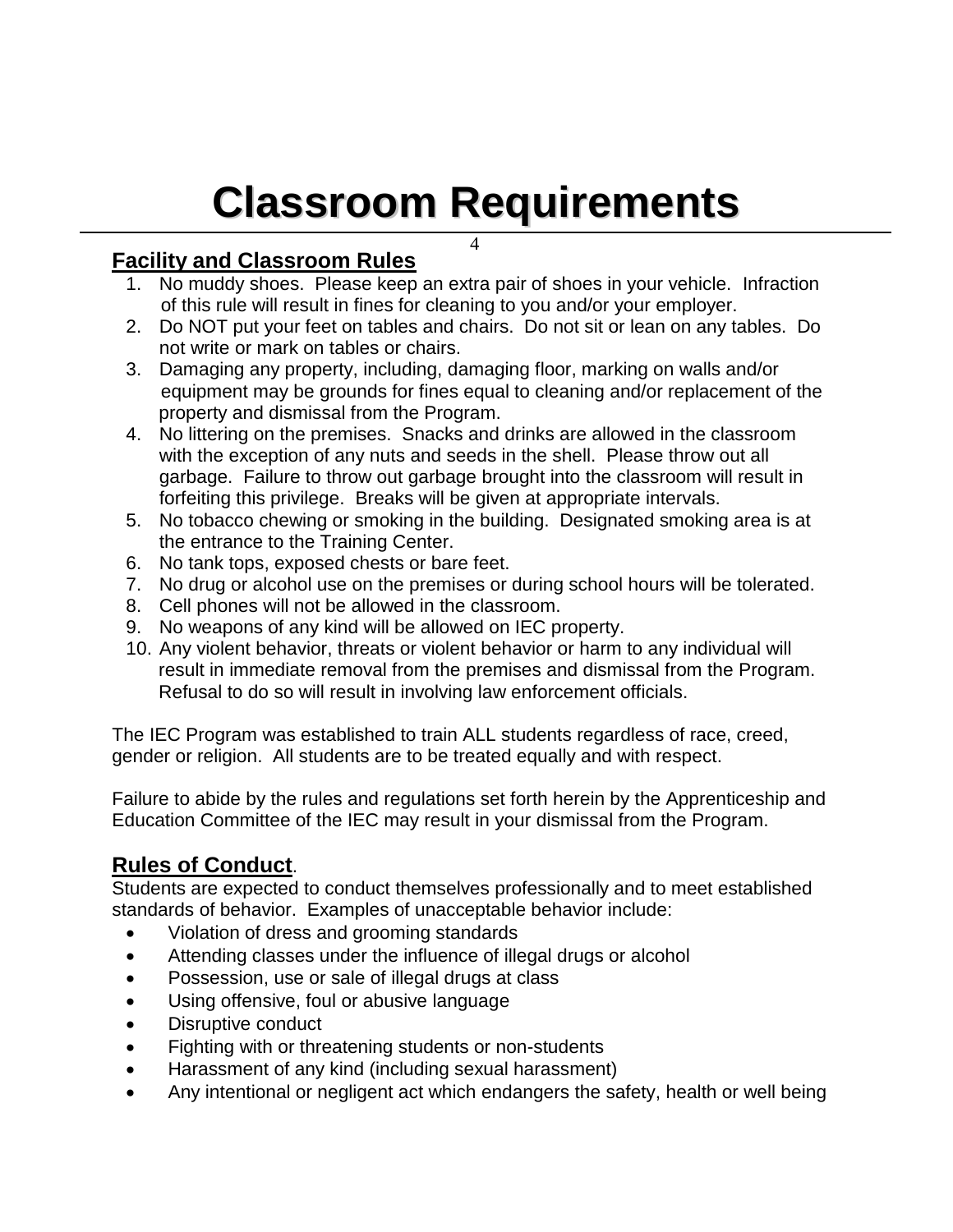of another person

- Misconduct or any act, which disrupts class or discredits the organization
- Conviction of a felony crime

The expected conduct and class rules outlined above are examples of the types of behavior which may subject a student to corrective action. IEC maintains complete discretion over corrective action and expulsion policies and practices.

#### **Disruptive Behavior**

Disruptive apprentices/students shall not be tolerated and will be ejected from the classroom and off the property. Disruptive apprentices/students will be required to appear before the Apprenticeship and Education Committee and instructor for review of the continued participation in the IEC Program.

#### **Attendance**

To graduate from the IEC Program, IEC must follow the U. S. Department of Labor requirements regarding classroom attendance. Under these standards, students shall complete 144 hours of classroom training per year for a period of four years. IEC Contractor Member employers MUST make every effort to prevent work assignment from interfering with the class attendance. It is the student's responsibility to insure the instructor has certified attendance.

**Absences** - Classroom attendance policies are very strict. As stated above all apprentices/students must complete 144 hours of classroom instruction per year.

**Tardiness** - Classes start promptly at 5:00 P. M. and apprentices/students are expected to be on time. Apprentices/students who have been indicated to be late on the class attendance sheet three (3) times during the school year will be charged with an absence.

#### **Make-ups**

The decision to offer classes or make-up work is at the discretion of the instructor. If the instructor offers make-up work, the apprentice/student shall complete that work. No partial make-ups will be counted.

#### **Curriculum**

The IEC Apprenticeship classroom curriculum will cover the following topics over four (4) years of the classroom instruction:

Electrical Fundamentals and Theory Voice, Data and Video Cabling Basic Electricity and Math Motors and Motor Controls National Electrical Code Generators Residential Wiring **Blueprint Reading Blueprint Reading** Electrical Systems Transformers Grounding Safety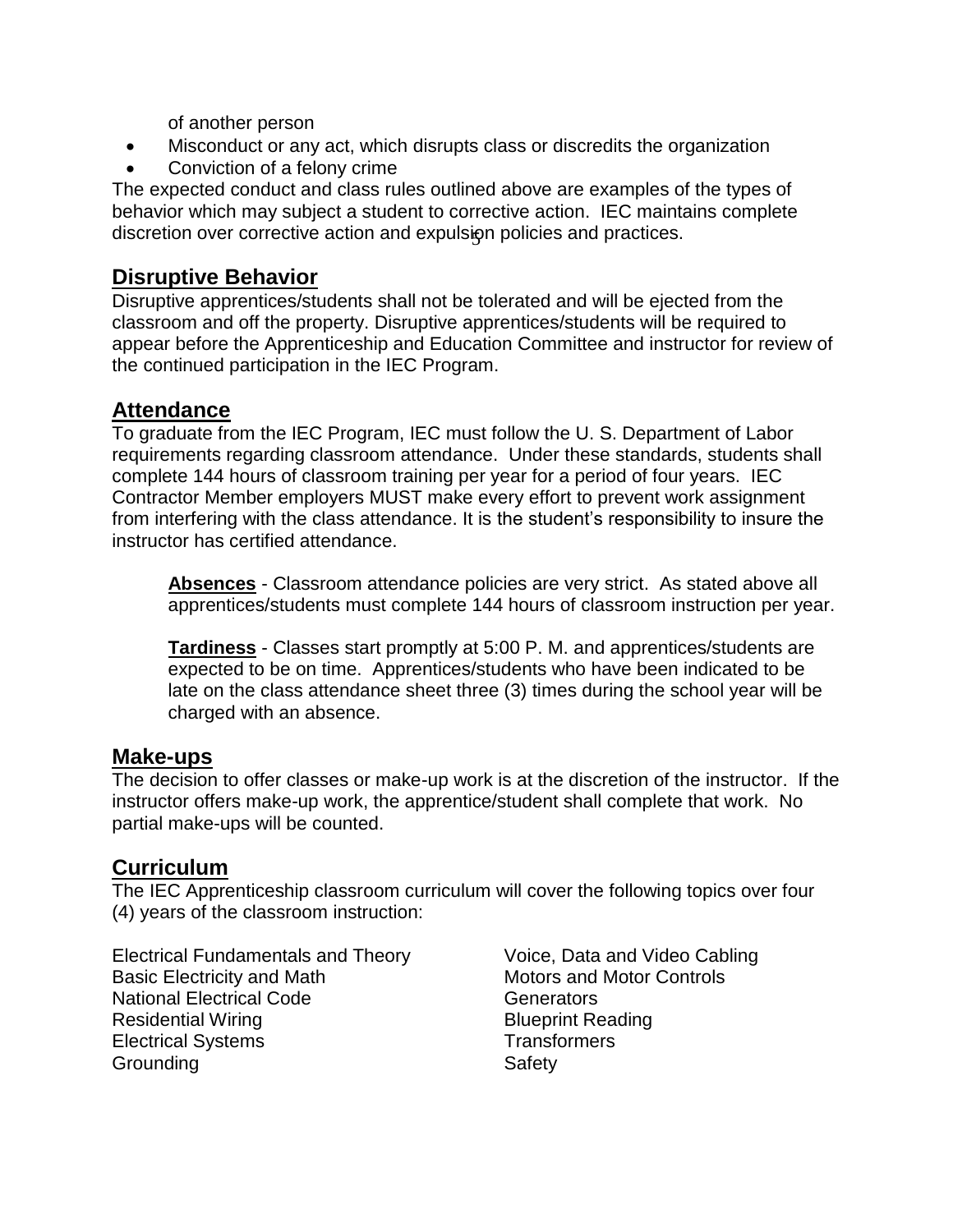#### **Required Textbooks**

Textbooks required for each class will be distributed the first night of class. Additional books must be ordered from the IEC Office and paid in advance of order.

#### **Grading System**

Employers and Apprentices/students will receive grades at the end of each semester. Semester grades are determined based on homework, quizzes, midterm exams and 6final exams.

Grades are determined by the following for each semester:

| Homework - minimum of 10 per semester<br>Quizzes - minimum of 10 per semester<br>Mid-Term Exam | $= 25\%$ of grade<br>$= 25\%$ of grade<br>$= 25\%$ of grade |
|------------------------------------------------------------------------------------------------|-------------------------------------------------------------|
| <b>Semester Final Exam</b>                                                                     | $= 25\%$ of grade                                           |
| <b>Semester Grade</b>                                                                          | $= 100\%$                                                   |

Final Year End Grade = Average of Final Grades for  $1^{st}$  &  $2^{nd}$  semester.

In order to be promoted to the next year's class, apprentices/students must finish the year with a cumulative "C"; average or better, and successfully pass prescribed Skills Testing.

All work will be graded on the following scale:

| $A = 91 - 100\%$   | Pass        |
|--------------------|-------------|
| $B = 81 - 90\%$    | <b>Pass</b> |
| $C = 70 - 80\%$    | <b>Pass</b> |
| $F = 69\%$ or less | Fail        |

Report cards show the final exam grade, the overall numerical average for the semester and the final semester letter grade. The report will also show the OJT Hours accumulated. Grade reports will be available to the apprentice/student's address on file in the IEC of the Bluegrass, Inc. office, so report any changes in information to the IEC Office.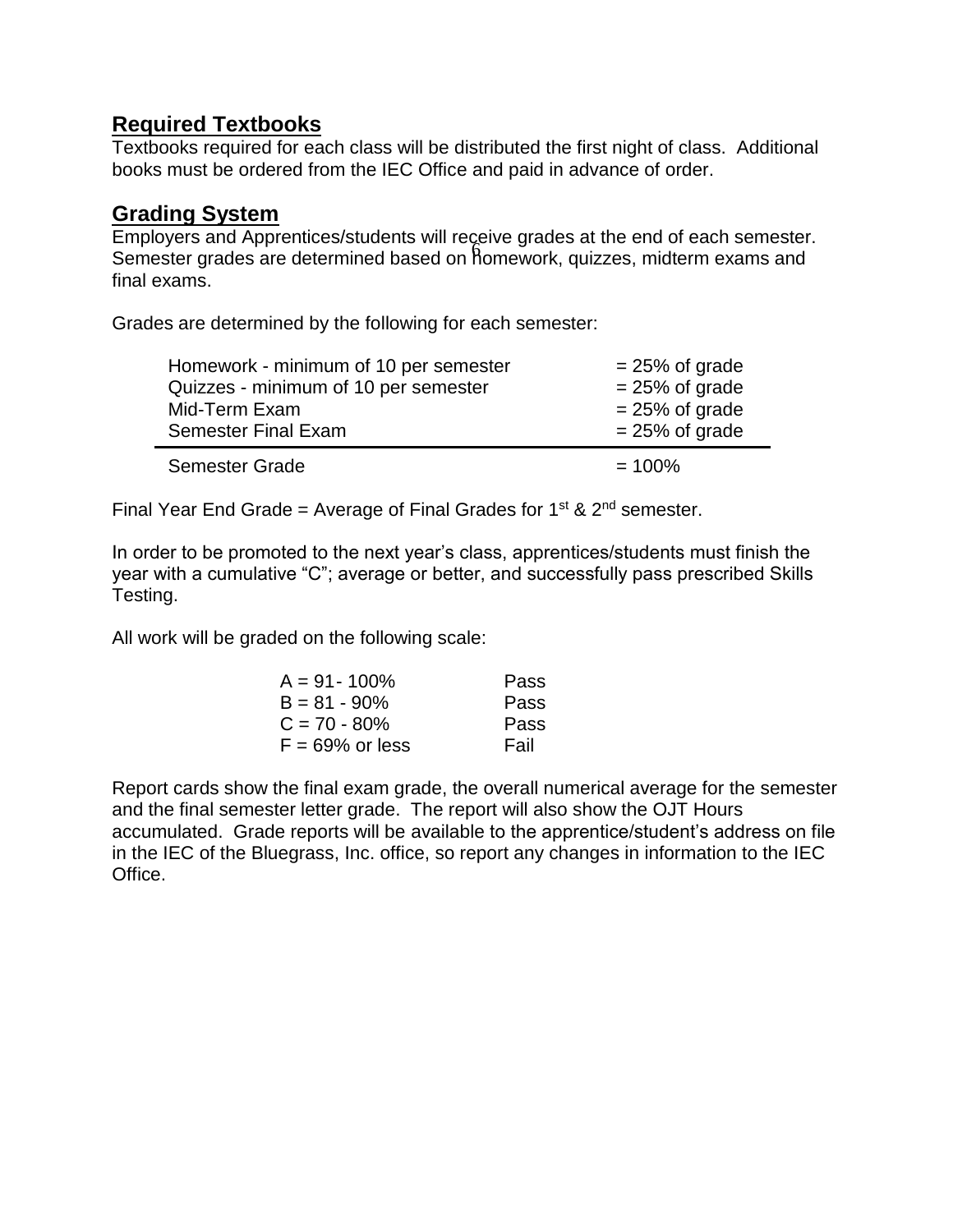# **On the Job Training Requirements (OJT Hours)**

#### **Reporting**

The U. S. Department of Labor requires that apprentices receive 8,000 hours of on the job training as electricians in order to graduate. A minimum of 2,000 hours per year of OJT in the electrical field must be performed.

Students may receive credit for OJT that was completed before they became registered apprentices in the Program. This credit will only be granted to students at the time of registration and with the approval of the State Apprenticeship Council (SAC) and the Apprenticeship and Education Committee.

Students will begin accumulating OJT Hours as soon as they are employed and registered as apprentices. OJT reports summarize the type of work completed each month and the quality of the work performed. The apprentice and the employer or supervisor must both sign the weekly OJT form.

#### **OJT Requirements by Subject**

The apprentice must complete OJT in the following subject areas in order to graduate the Program.

- **A. Preliminary Work (650 Hours**) Learning the names and uses of materials, tools, and equipment used in the electrical trade.
- **B. Residential & Commercial Rough Wiring (3200 Hours) -** Preparing materials for the job according to blueprint or instructions, installing wires, cables and conduits connection conductors to switch, receptacles or appliances, etc.
- **C. Residential & Commercial Finish Work (1200 Hours**) Connecting and setting switches, receptacles and plates, installing proper size and types of fuses, installing various kinds of fixtures, assist in completion of work, etc.
- **D. Industrial Lighting & Service Installation (1150 Hours)** Wiring all types of heating equipment, installing wiring and controls for air conditioning, installation of conduit, cable and wire molds on all types of heavy electrical equipment etc.
- **E. Troubleshooting (850 Hours**) Repairing all types of electrical work and checking out trouble and making repairs under the supervision of an electrician.
- **F. Motor Installation & Control (950 Hours) -** Installing over-current devices and replacement motors, analyzing motor circuits and troubleshooting, etc.

A more complete description of each area is available in the IEC Apprenticeship Standards.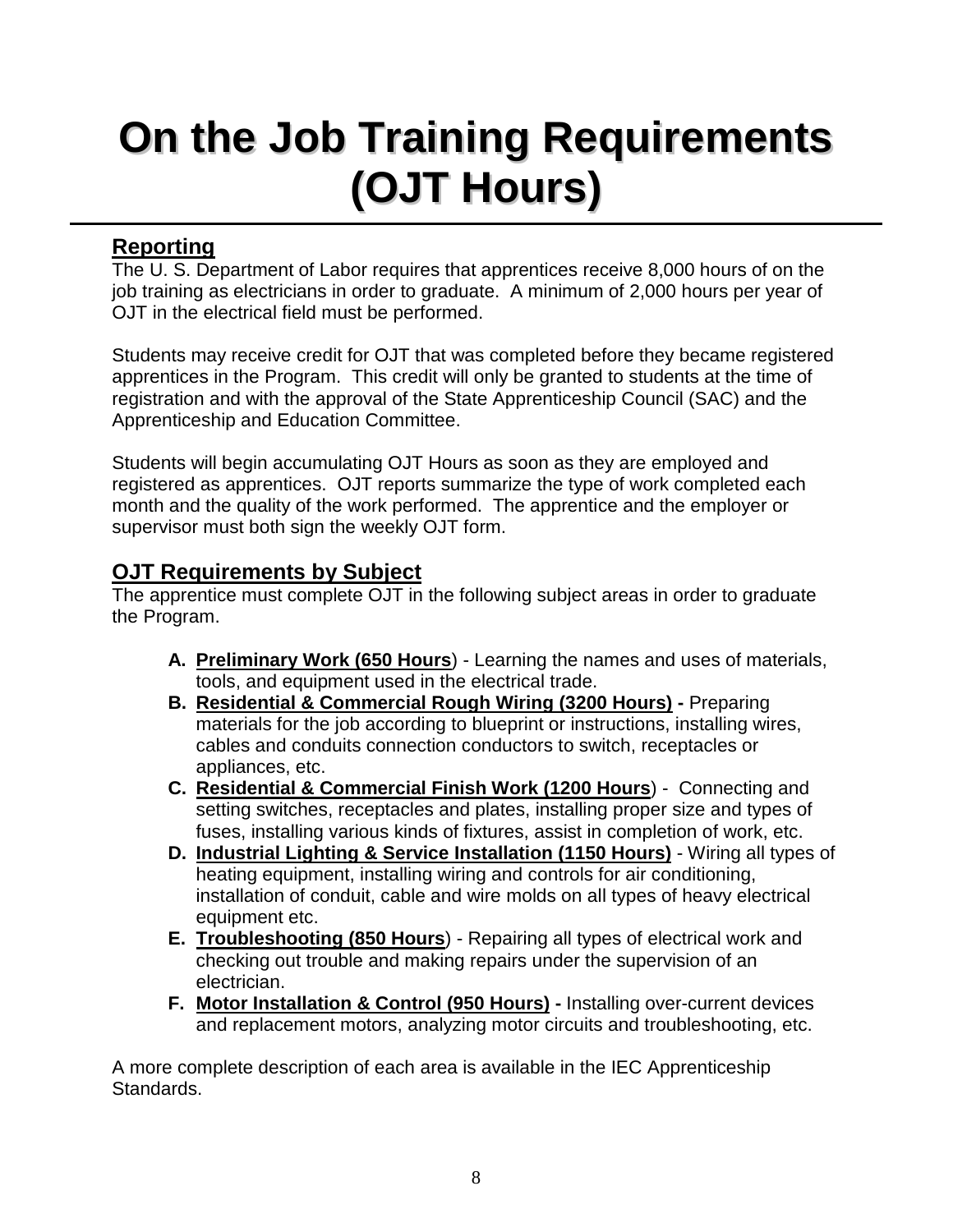#### **Referral System**

The purpose of the referral system is to establish an objective means of referring students to potential employers by posting applications to the IEC website should the student permit. IEC does not guarantee employment.

#### **Employer Responsibilities**

The employer should keep track of the apprentice's OJT so that the apprentice is paid the proper wage according to the IEC annual wage survey.

It is the employer's responsibility to make sure that the apprentice is paid the correct wage based upon the number of hours the apprentice has worked and the percentage of average journeyperson wage paid by the IEC Contractor Members.

This scale is used to establish a minimum pay rate and percentages during your Apprenticeship and when working on prevailing wage jobs under the Davis-Bacon Act. Please note that the percentage goes up when another 1,000 hours of field experience is accumulated. Normally, this will occur every six months (for example: 40 hours work per week x 26 weeks =  $1,040$ ). The current wage scale, put into effect as of June 1, 2007, is as follows:

| # of OJT Hours | % of Journeyperson Wage | <b>Hourly Wage</b> |
|----------------|-------------------------|--------------------|
| 1000           | 50%                     | \$8.50             |
| 2000           | 55%                     | \$9.35             |
| 3000           | 60%                     | \$10.20            |
| 4000           | 65%                     | \$11.05            |
| 5000           | 70%                     | \$11.90            |
| 6000           | 75%                     | \$12.75            |
| 7000           | 80%                     | \$13.60            |
| 8000           | 85%                     | \$14.45            |

#### **Average Journeyperson Electrician wage for Apprentices - \$17.00 Hour**

If your current rate is already above the established rates listed here, you are not guaranteed an increase in the regulations. However, your employer will pay you based upon your overall skill level and contribution to jobs on which you work.

If, at any time, you are not at the minimum amount shown on this scale while working on a prevailing wage job, please contact the Apprenticeship Coordinator who will review your records and take the appropriate action to assure that you are at the guaranteed wage.

Your advancement in the Program to the next level is based upon your successful completion of both classroom requirements (70% or above) and the required number of On the Job Training Hours (OJT). For any questions regarding your rate or level contract the IEC Office.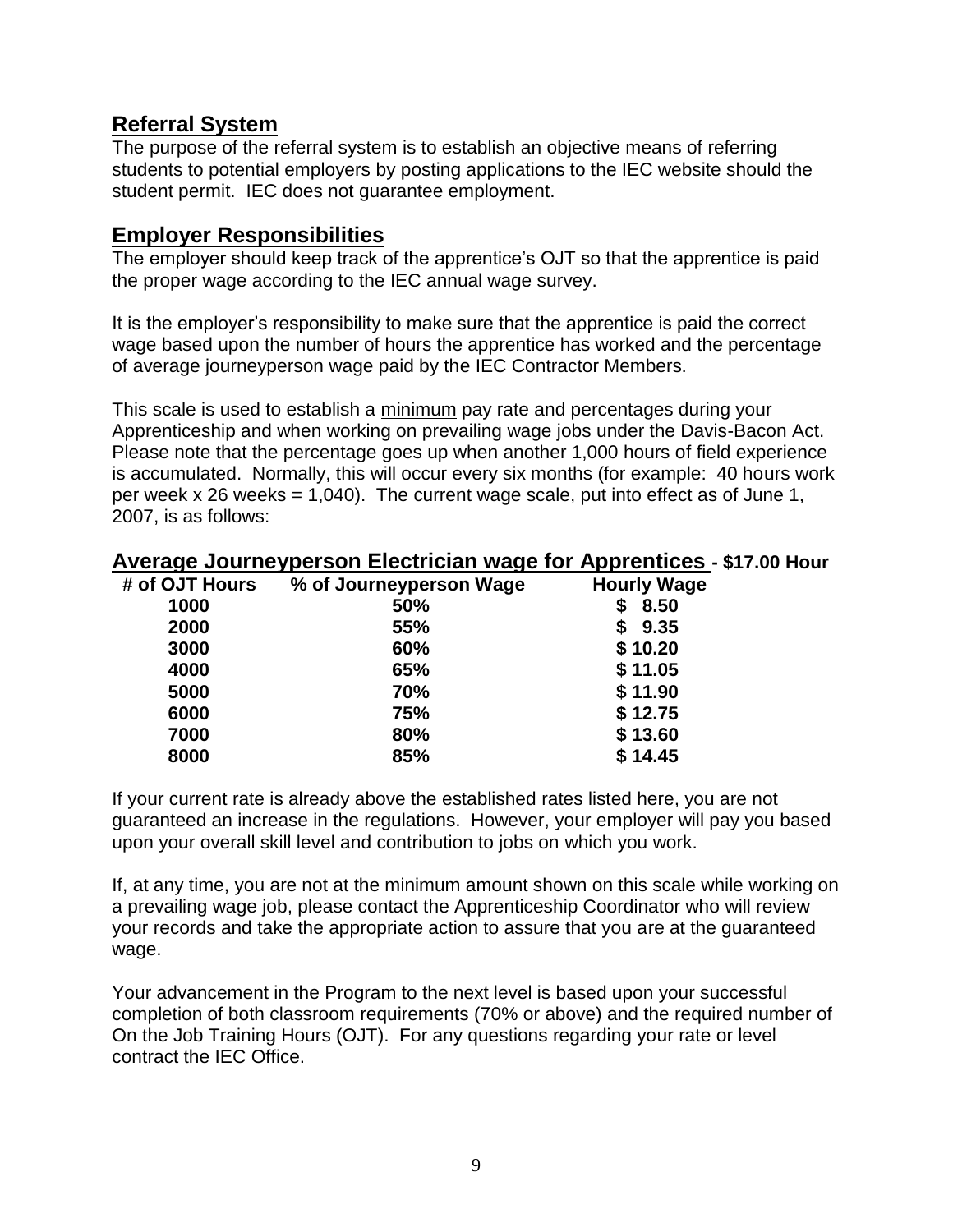Once the Apprentice reaches 8,000 hours of OJT, the monthly report form does not need to be sent to the IEC office, however, the apprentice must continue to follow all other employment rules until graduation or they will be terminated from the Program.

Although basic safety procedures are taught in the classroom, safety training and safety on the job are the responsibility of the apprentice and the employer. Apprentices on the job must be supervised. The contractor must maintain 3:1 ratio of apprentices to journeyperson on the job.

#### **Employment Policy**

We do want the apprentice to successfully complete the Apprenticeship Program, and have therefore established this policy so that both students and the participating IEC Contractors are treated in a fair, uniform and non-discriminatory manner

If the Contractor releases you from employment, you MUST:

Obtain a referral for new employment with another IEC Contractor from the IEC Office. The IEC office must receive a release/termination slip from the Contractor before any referrals will be given to an Apprentice. It is the Apprentice's responsibility to request that the Contractor send the release to the IEC office. (Note: a release due to confirmed illegal activity, i.e., drugs, theft, etc will result in dismissal from the Program).

An Apprentice may transfer to another chapter's Apprenticeship Program without dismissal from the Program or the one-year wait period. To make a Program transfer, contact the IEC office. If, at the end of four years, you have not accumulated 8,000 hours of on the job training, the IEC will not be able to certify to the Kentucky Department of Labor, Apprenticeship & Training Division that you have met this standard. Short absences from work, such as vacation and minor illness should not adversely affect your ability to accumulate 8,000 hours. Normally, you will accumulate 2,000 hours of work per year, therefore, when you have completed your four year classroom education, you will have also met the requirement of 8,000 hours.

Employment recruitment by any student/apprentice will be immediate grounds for dismissal from the Program. The IEC office should be contacted if you are approached by a student, instructor or contractor.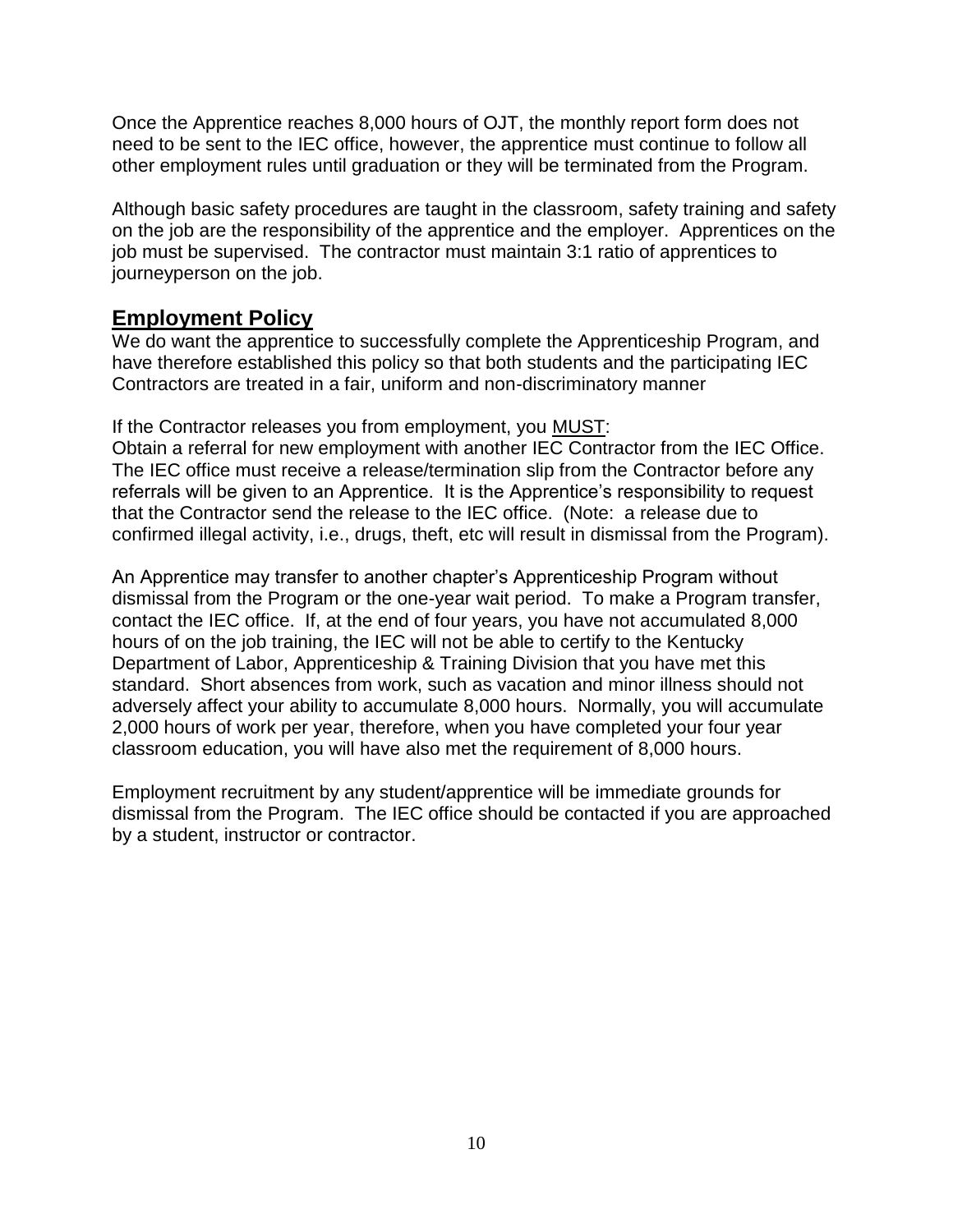# **Program Policies**

#### **Harassment Policy**

#### **Non Harassment**

It is our policy to prohibit harassment of one student by another student or supervisor on any basis including, but not limited to, race, age, citizenship, color, handicap/disability, national origin, religion and/or sex.

While it is not easy to define precisely what any of these bases are, they certainly include slurs, epithets, threats, derogatory comments, unwelcome jokes, teasing, sexual advances, requests for sexual favors and other similar verbal or physical contact.

Any student who believes that she/he is a victim of such harassment should immediately report the matter to a) their instructor; b) any official at IEC; or c) their sponsoring organization. IEC will investigate all such reports. Violation of this policy will not be permitted and will result in disciplinary action, up to and including expulsion.

#### **Sexual harassment**

It is IEC's policy that there is no discrimination against any student or applicant for employment on the basis of gender. In keeping with that policy, IEC will not tolerate sexual harassment by any of its students, supervisors, managers, officers, directors, or any other persons who interact in the class with our students. Sexual harassment is a violation of our rules of conduct and is strictly prohibited. Persons engaging in such acts are subject to sanctions and disciplinary measures, up to and including expulsion. In order to educate all students and others who are associated with IEC and to comply with the law, IEC is issuing this policy together with an internal complaint procedure for investigating allegations of harassment. IEC takes the matter of sexual harassment very seriously.

Sexual harassment is defined as unwelcome sexual advances, requests for sexual favors and other verbal or physical conduct of a sexual nature when:

- Submission to the conduct is made either explicitly or implicitly a condition of employment.
- Submission to or rejection of the conduct is used as the basis for an employment decision affecting the harassed student.
- Such conduct has the purpose or effect of substantially interfering with the student's class performance or creates an intimidating, hostile or offensive class environment.

Prohibited acts of sexual harassment can take a variety of forms ranging from subtle pressure for sexual activity or physical assault. Sexual harassment can be of a male to female nature, female to male nature, male to male nature or female to female nature.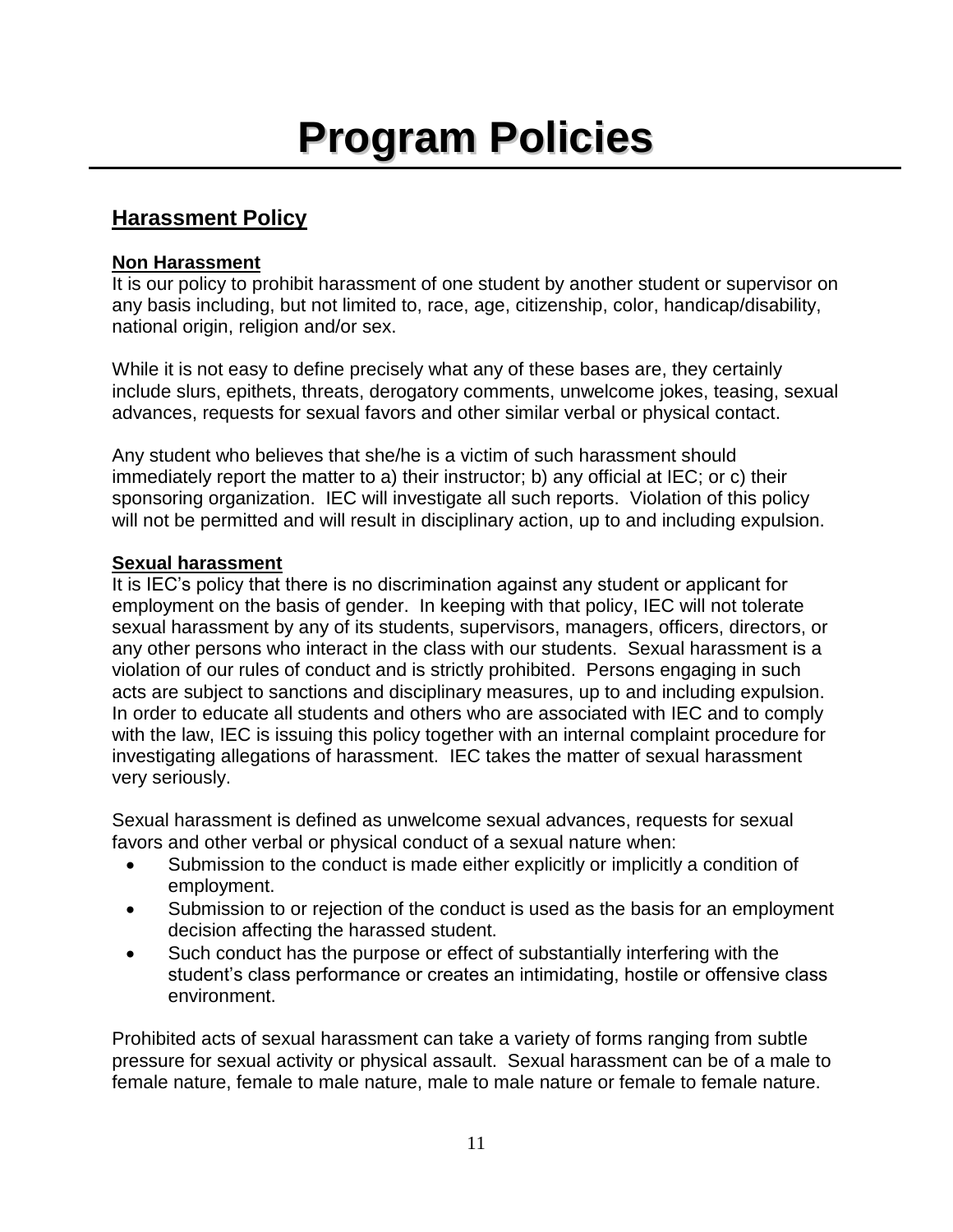It is not possible to identify in this policy each and every act that may constitute sexual harassment. However, examples of some kinds of conduct that constitute sexual harassment and are therefore prohibited are:

- Threat or suggestion of sexual relations or sexual contact that is not freely or mutually agreeable to both parties.
- Continual or repeated verbal abuse of a sexual nature including graphic commentaries regarding the person's body, and/or the body of another person, comments regarding sexual behavior, unwelcome requests for sexual behavior, lewd comments, sexual innuendoes, and other vocal activity such as cat calls, wolf whistles, etc.
- Sexually suggestive objects or pictures placed in the class area that may embarrass or offend the person.
- Sexually degrading words to describe the person, sexually suggestive gestures, or propositions of a sexual nature.
- Touching, rubbing, patting or other physical contact with a person which is unwanted.
- Repeated requests for social engagements or interactions, where prior social invitations have been refused or when the student has otherwise indicated such invitations are unwelcome, and
- Threats or insinuation that the person's employment wages, promotional opportunities, job or shift assignments, or other conditions of employment may be adversely affected by not submitting to sexual advances.
- All acts of sexual harassment in the classroom, whether specially included in the above list or not, are strictly prohibited by IEC. Any student who feels she or he has been sexually harassed must IMMEDIATELY report such incidents without fear of reprisal.

Violations of this policy will be treated as serious disciplinary infractions, regardless of position. All complaints of harassment will be promptly and thoroughly investigated. If the review reveals that the student was harassed, appropriate disciplinary action will be taken, up to and including expulsion.

#### **No Solicitation Policy**

The IEC prohibits solicitations for any reason by outside firms, organizations, companies, associations or solicitors on company premises, school/classrooms, or jobsites. Solicitations by an IEC apprentice/student shall be permitted only during the non-work time, defined as before and after working hours and during lunch breaks and any other rest periods, when not working or in school. Distribution of materials or literature of any kind by an IEC apprentice or student shall be permitted in non-work areas, defined as places where no work is to be performed or classes being conducted, during the non-work time. Persons who may be on non-work shall not disturb those persons who are on work-time.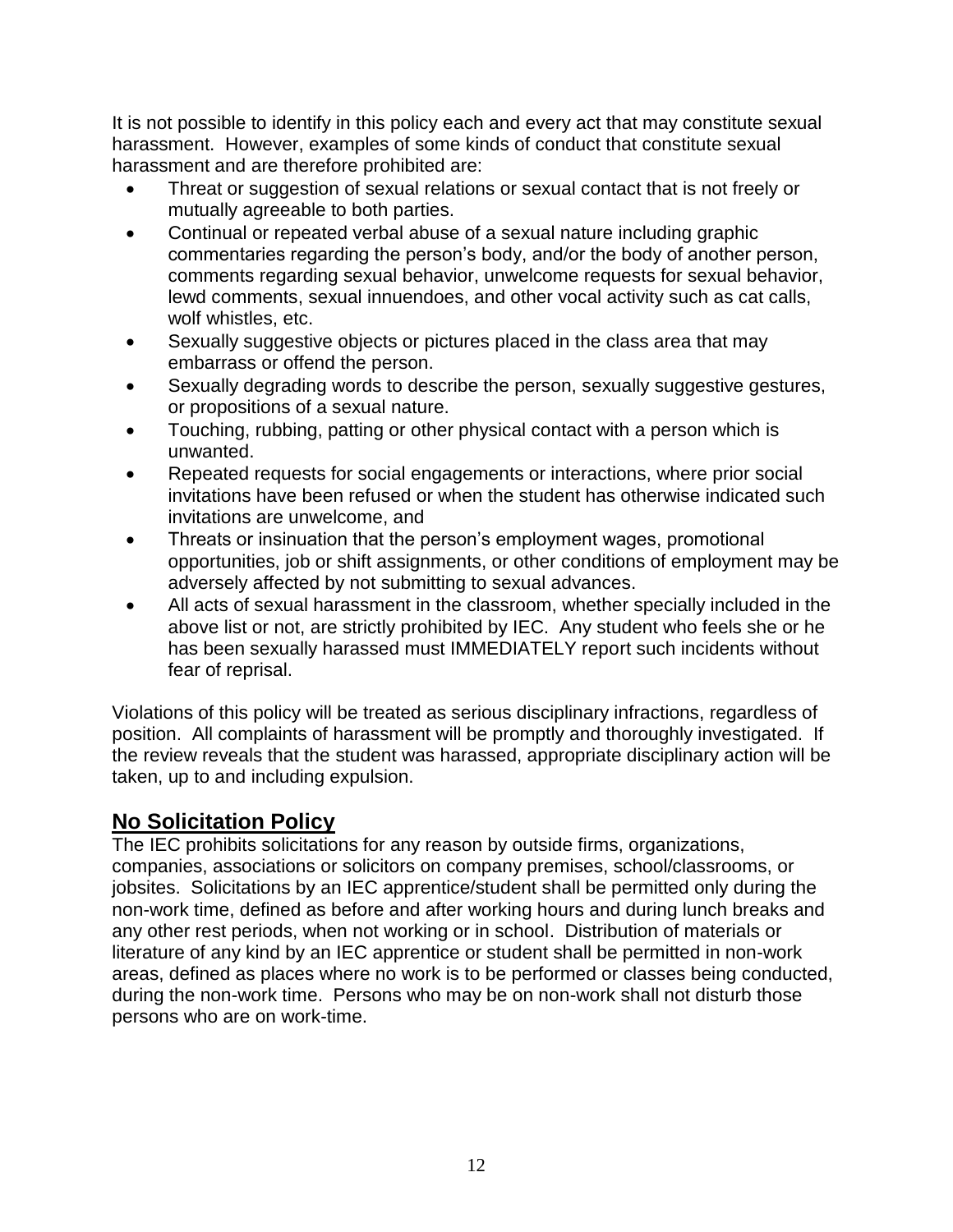#### **Complaints and Grievances**

Any complaints or grievances regarding the Apprenticeship Program should be presented to IEC Director. If the complaint and grievance is still unresolved, you must go before the Apprenticeship and Education Committee who sets all of the policies and rules of the Apprenticeship Program. In order to meet with the Committee, you must discuss your complaint with the IEC Director. The IEC Director will schedule a time slot with the Apprenticeship and Education Committee and inform you of the time and date of the meeting.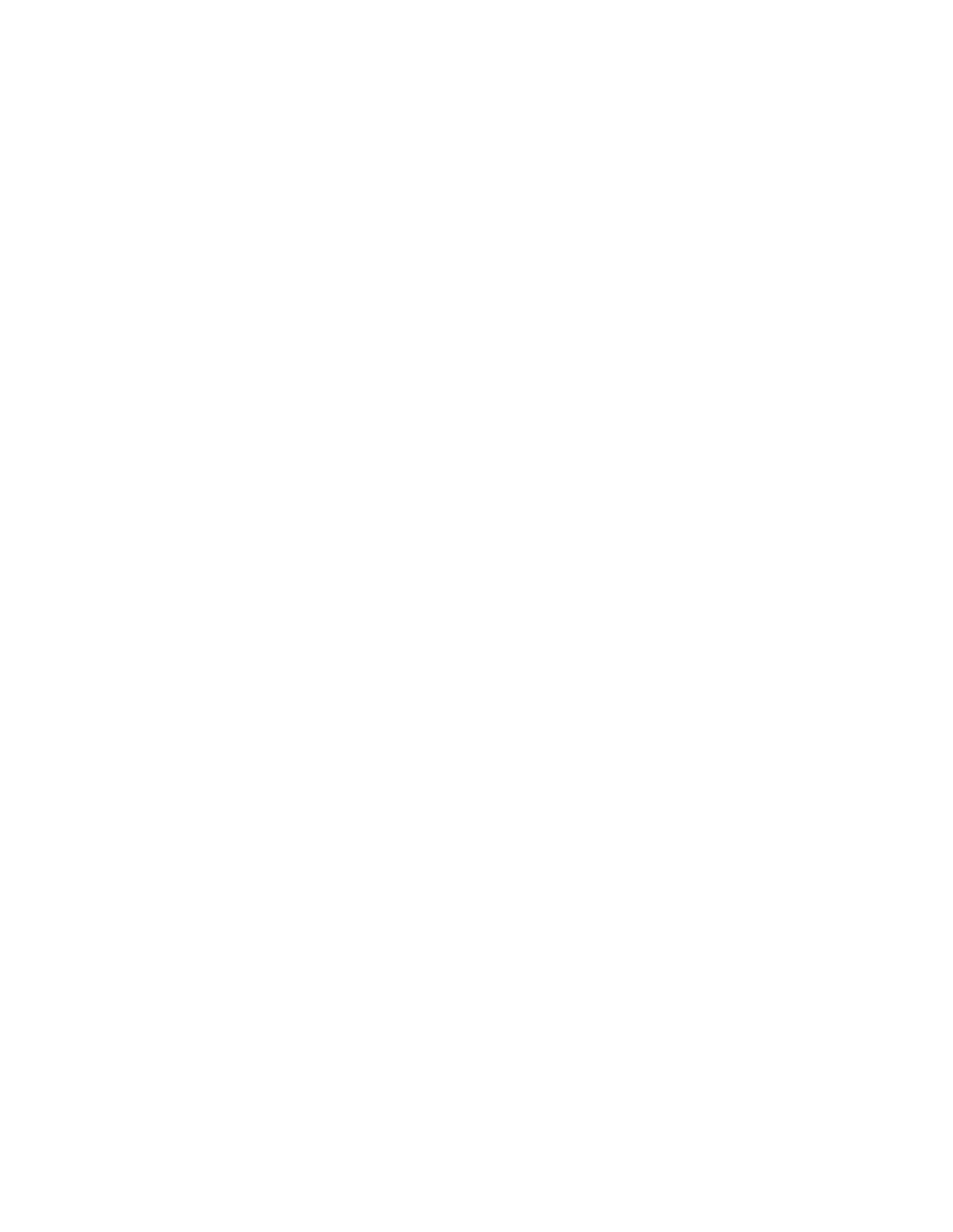### **Website Disclaimer**

The materials in/on the IEC website are for informational purposes only, are provided "as is", and are without warranties of any kind, either express or implied. To the fullest extent permissible pursuant to applicable law, IEC disclaims all warranties or commitments, express or implied, including, but not limited to, assurances or legal materials in the website will be uninterrupted or error-free, that defects will be corrected, or that the site or the servers that make such materials available are free of viruses or other harmful components. We do not warrant or make any representations regarding the use or the results of the use of the materials on this website in terms of correctness, accuracy, reliability, legality or otherwise.

Use of and access to the website does not create any relationship, in and of itself, between IEC and the user.

You should not send any confidential information to IEC in response to or via this website. What you send cannot necessarily be treated as confidential. It must also be noted that IEC cannot guarantee that anything sent via email will not be intercepted by others for whom the email was not intended.

IEC cannot ensure that you will be satisfied with the information contained in the site and therefore, cannot make any representations as to the security of the information.

You hereby irrevocably waive any claim against IEC with respect to information contained on the website. You are strongly encouraged to make whatever investigation you feel necessary or appropriate before acting upon any information contained in the site.

Date: The Community Applicant's Signature:  $\Box$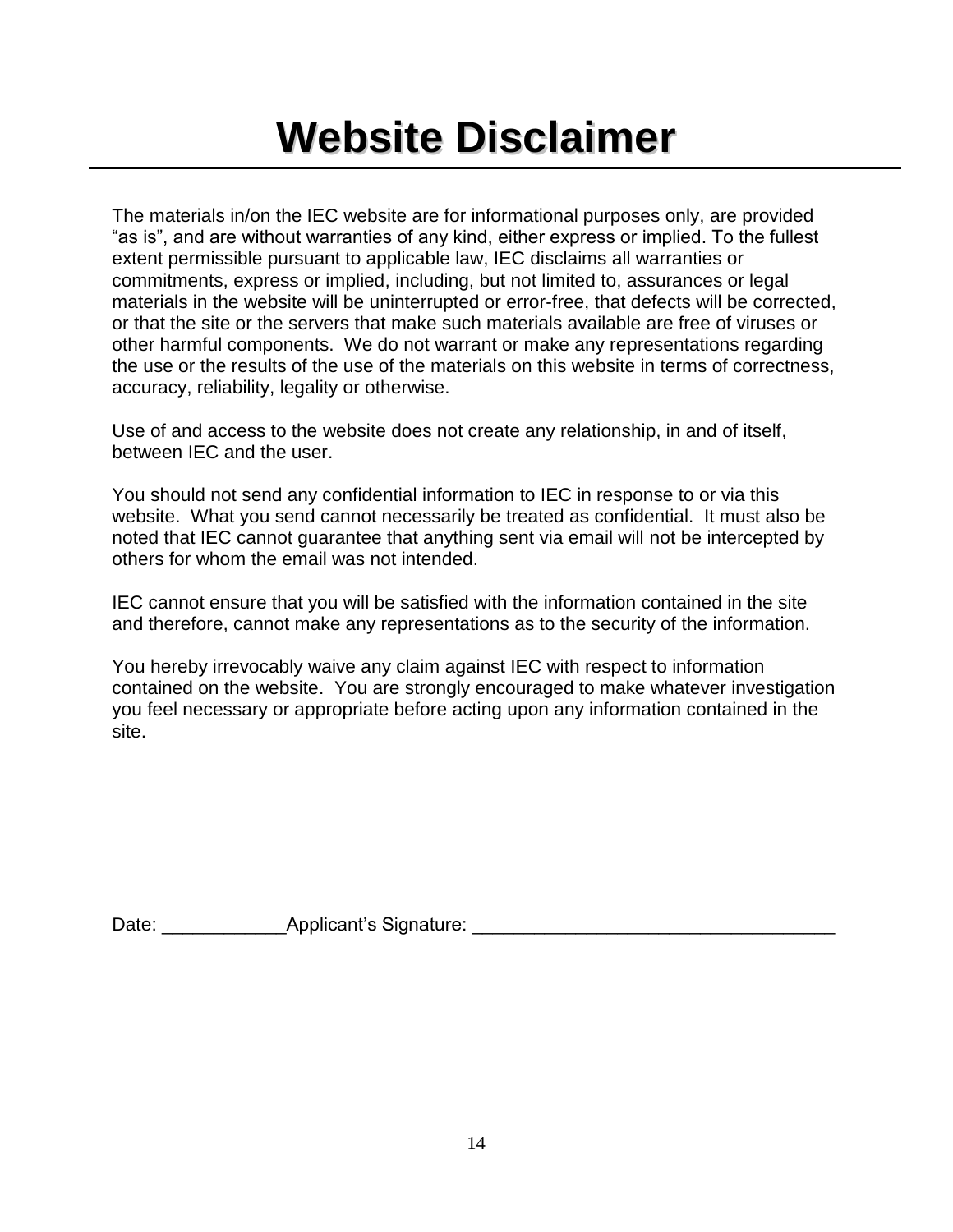### **Important Information & Conditions**

- 1. I certify that all statements contained in this application or made in conjunction with it are true and correct and any misrepresentation or omission of facts called for may be grounds for rejection of my application by any potential employer (or may result in dismissal should I be employed) whenever the correct information becomes known to the IEC member. I understand that IEC has no authority nor responsibility regarding the hiring process nor employment relationship of its members.
- 2. I acknowledge that I am aware that IEC is merely a conduit through which applications are posted on IEC's website and, as such, are made available to those IEC members who wish to view it and that IEC and its members do not guarantee or promise that I will be offered employment or even considered for employment by one or more IEC members or that my application will be forwarded to a specific IEC member. Rather, I am aware that IEC makes available to its members the active applications on file upon request by the member. I also understand that if an IEC member wishes to consider me for employment, I may be required to appear at the member's facility, execute various forms and/or be interviewed in person before I will be considered for employment by the member. I also understand the member may engage in background checking before a final decision to employ is made. I also understand that the individual IEC member(s) who interview me may obtain applicants from other sources, such as former employees, word of mouth or advertising and that individual IEC members may have additional employment criteria, experience requirements, testing (including drug testing) or other conditions for employment that may determine whether I have the qualifications for employment and whether I will be chosen from among other qualified applicants. Ay of the above possibilities are beyond the control of IEC and IEC makes no representations regarding those possibilities. I acknowledge that IEC is not responsible for any action by any member herein.

By signing below, I represent that I have read and understand the above and submit my application under these conditions.

Date: \_\_\_\_\_\_\_\_\_\_ Applicant's Signature: \_\_\_\_\_\_\_\_\_\_\_\_\_\_\_\_\_\_\_\_\_\_\_\_\_\_\_\_\_\_\_\_\_\_\_\_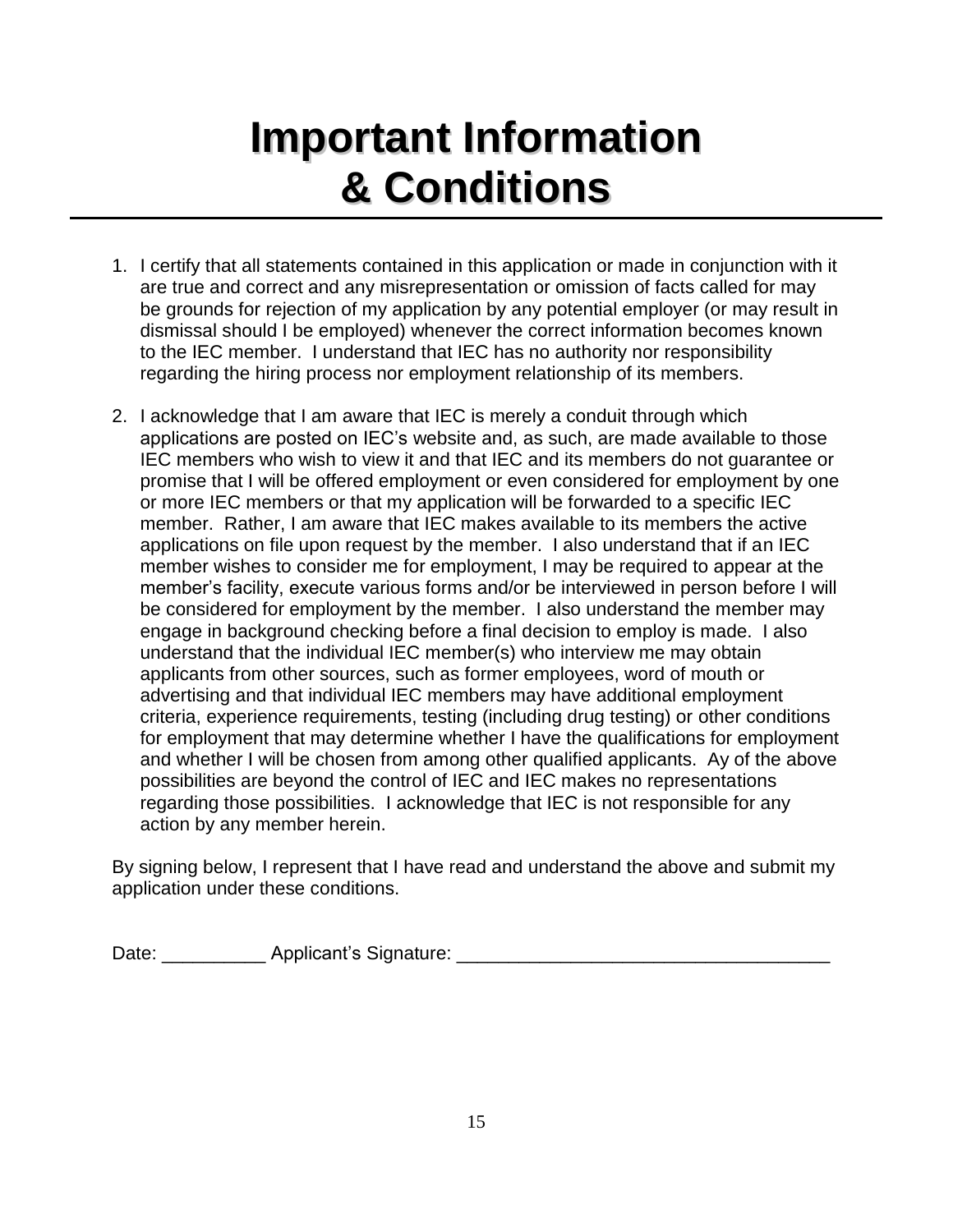### **Release Authorization for Information**

I, \_\_\_\_\_\_\_\_\_\_\_\_\_\_\_\_\_\_\_\_\_\_\_\_\_\_\_\_\_\_\_\_\_\_\_, do hereby authorize a review and full disclosure of all records concerning myself. I authorize the company and its representatives the right to investigate all references and the right to secure consumer reporting or other agencies, including but not limited to criminal history and motor vehicle driving records. Furthermore, I authorize all my current and former employers, school officials, instructors, licensing board(s), reporting agencies, or any other persons whether or not named in my application to release any information they may have regarding me, whether or not such information is in their written records; and I hereby release all persons, schools, companies and law enforcement authorities from any damage whatsoever for issuing this information.

A copy of this release form will be valid as an original thereof, even though said photocopy does not contain an original writing of my signature.

Social Security # \_\_\_\_\_\_\_\_\_\_\_\_\_\_\_\_\_\_\_\_\_\_\_\_

Telephone #

Signature:  $\Box$ 

| Date: |  |  |  |
|-------|--|--|--|
|       |  |  |  |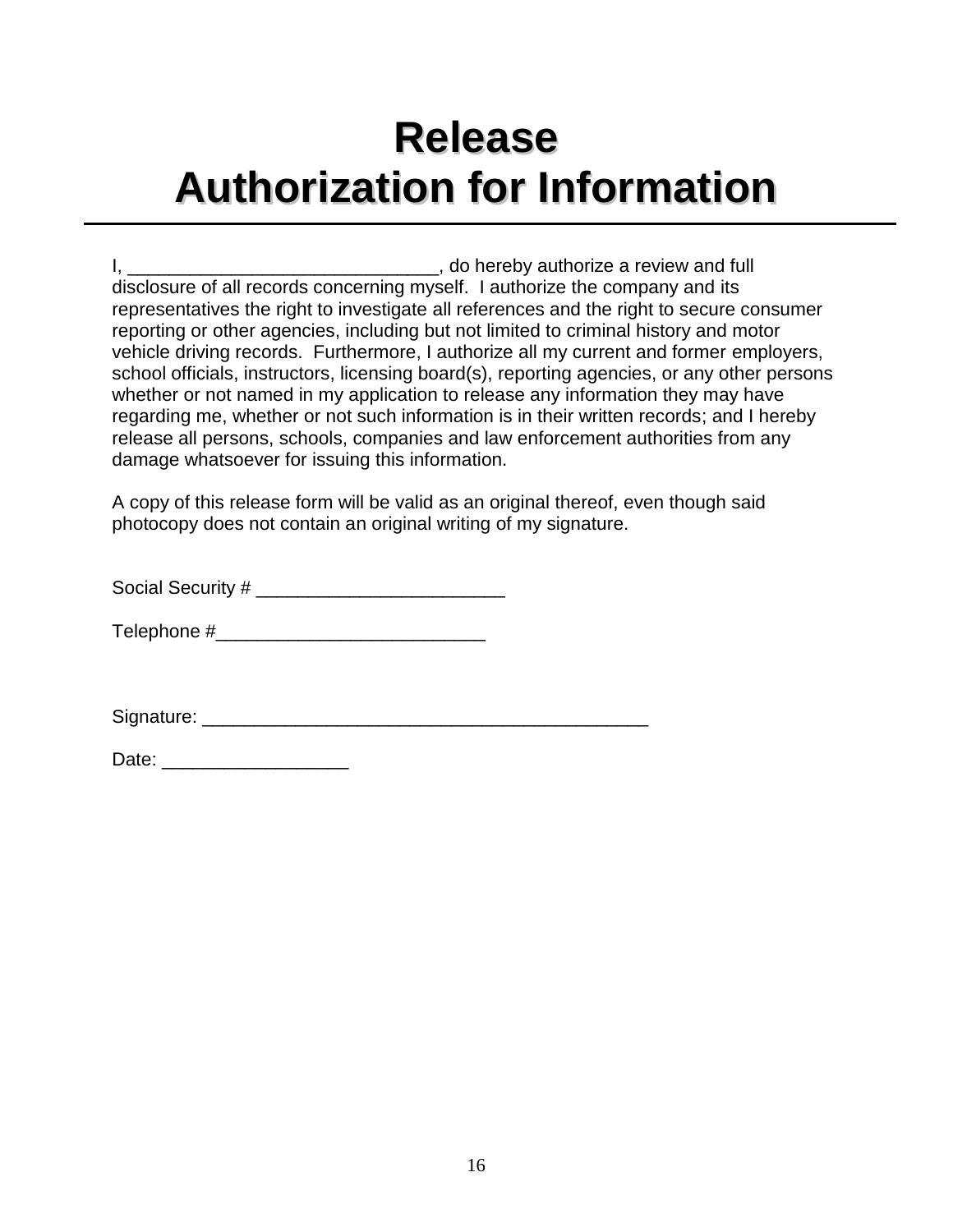### **IEC APPLICATION REGISTRY TERMS OF USE FOR POSTING EMPLOYMENT APPLICATIONS ON WEBSITE**

When you submit an application, IEC, Inc. collects some personal information. By signing this document, you acknowledge that you understand that your application will be posted on IEC website (Site) and may be accessed, with IEC's permission by IEC members, but may also be accessed, without IEC's permission, by third parties. In addition to the terms and conditions of any privacy policy on the Site you understand and agree that IEC and its affiliates and agents may access, use, and store this application and may collect and process the application and information in one or more databases maintained directly or indirectly by IEC. In addition, you understand and agree that IEC may disclose to third parties, on any anonymous basis, certain aggregate information contained in your application. IEC will not knowingly disclose to any third party your name, address, email address, Social Security number or telephone number without your prior consent, except to the extent necessary or appropriate to comply with applicable laws or in legal proceedings or where IEC believes in good faith that the law requires such disclosure. You understand and agree that IEC is not responsible or liable for the acquisition of your person information by third parties without IEC knowledge.

You understand and agree that you are solely responsible for the form, content, and accuracy of any application and the information contained therein submitted by you, and uploaded, or otherwise posted by IEC on the Site. You further understand and agree that your application will be searchable and viewable by members of the IEC. IEC uses its best efforts to grant access to this database only to such members. However, you understand and agree that IEC is not responsible or liable if any unknown third party circumvents Security measures and gains access to the database, and subsequently, your application.

IEC will not become your employer. IEC will operate only as a vehicle for your application to be reviewed by its members, as their option. IEC is not to be considered an employer with respect to your use of the Site and IEC shall not be responsible for any employment decisions made, for whatever reason, by any entity posting employment opportunities or other information on the Site. Further, you acknowledge and agree that no joint venture, partnership, employment or agency relationship exists between you and IEC as a result of these Terms of Use, your application, or your use of the Site.

You acknowledge and agree to the following:

Your application remains active for a maximum of 30 days, after which it is deleted from the Site. If you wish to have an application posted, a new form must be completed.